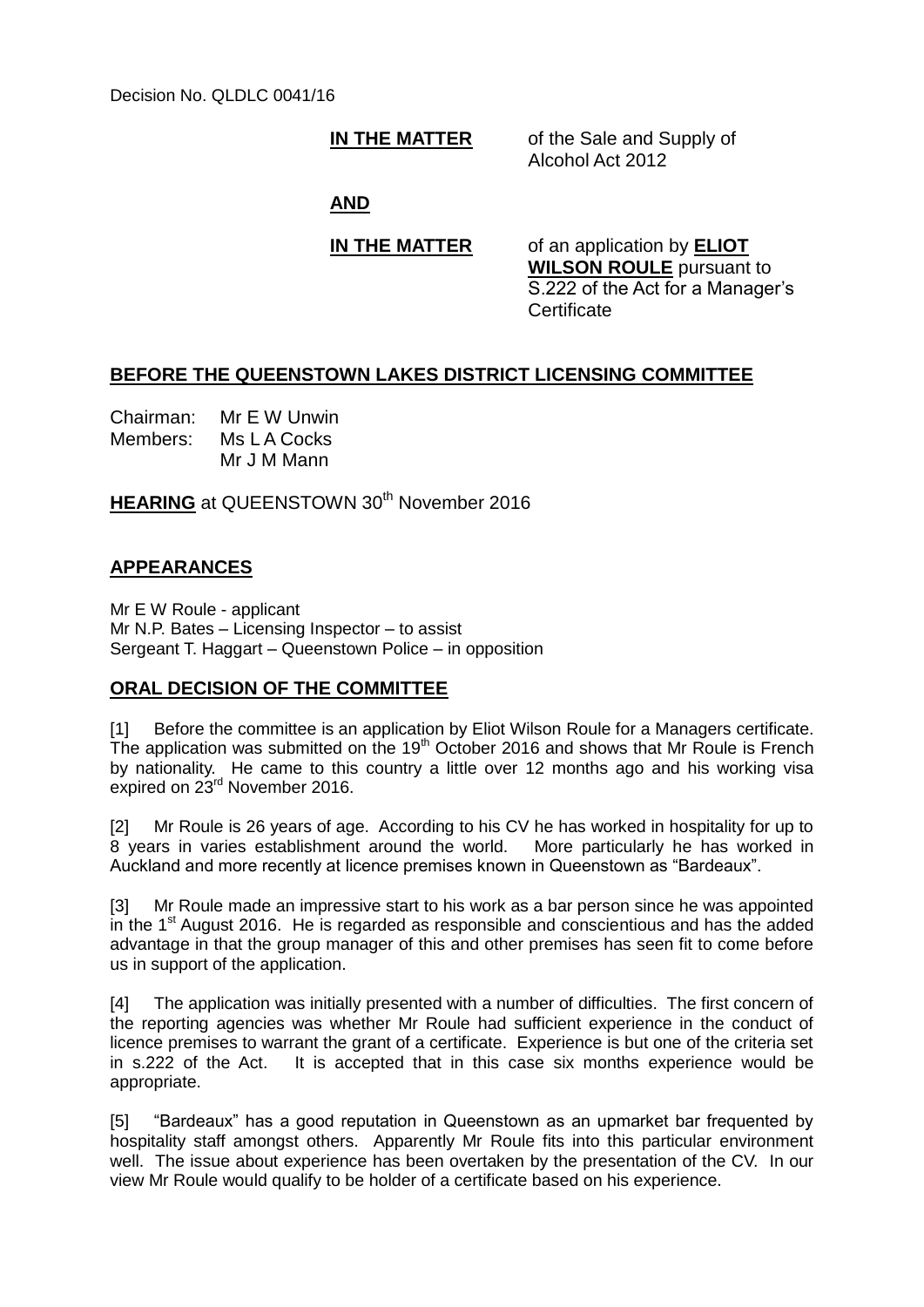[6] The second issue relates to Mr Roule's visa. This has now expired as stated above. Accordingly Mr Roule has been unable to work since that time. He is currently unemployed but still a visitor to New Zealand. Last week he made application for sponsorship with the support of "Good Group Hospitality". If granted, this would mean Mr Roule could continue to work as a bar person at "Bardeaux" or any other premises operated by this group. It would be of great assistance to the group if Mr Roule is also a holder of a Managers Certificate.

[7] This leads the third issue. On the  $20<sup>th</sup>$  June 2016 Mr Roule was in a pharmacy in Queenstown. He picked up a bottle of beard oil valued at just under \$30 and concealed this on his person. He then picked up a bottle of nasal spray at valued just under \$20 and also concealed this on his person. He then purchased two other items and left the pharmacy. The security system was activated as he left. When approached by the staff he attempted to get rid of the nasal spray, but eventually handed it to members of the staff.

[8] Approximately a week later the Police (having viewed CCTV footage) called on Mr Roule who acknowledged that he also taken the beard oil although he used it in the interim. The balance of the bottle was duly returned. Mr Roule was arrested for theft which is a crime under the Crimes Act carrying a maximum penalty of 3 months imprisonment. Mr Roule was offered diversion which would have resulted in him working for 20 hours in the community for no reward other than the fact that he was giving something back to the community which he had offended against.

[9] Mr Roule had started work by this time at "Bardeaux" and so he declined the offer. It is probable that he was unaware of what he was doing in terms of consequences. Nevertheless he was subsequently convicted in the District Court.

[10] The issue before us is the conviction. This reflects on his suitability which is one of the criteria under s.222 of the Act. In addition we are by law required to consider any convictions recorded against an applicant. Although both Mr Roule and his employer refer to the incident as a mistake, it seems to us there was a reasonable amount of preparation and/or concealment. This was an attempt by Mr Roule to steal from the store. It is commonly known as shoplifting.

[11] The issue is how should such a conviction be viewed against the application which by in large has some merit. We acknowledge the submissions made by Mr Bates as Inspector and Sergeant Haggart representing the Police. Both have referred us to the well-known decision of G.L Osborne which although occurred in 1995 it's still regarded by all Committees in this country as the relevant law. In the decision the authority said this;

*"Without fettering ourselves in this or other applications, it may be helpful if we indicate that we commonly look for a five year period free of any serious conviction or any conviction relating to or involving the abuse of alcohol, or arising in the course of an applicant's duty on licensed premises. ·*

*Less serious convictions are also weighed. By way of example is an isolated excess breath/blood alcohol conviction or a single driving offence disclosing no pattern of offending.*

*In these and similar cases we frequently indicate that a minimum of two years from the date of conviction may result in subsequent favorable consideration – providing suitable reports from both the Police and a Licensing Inspector are received."*